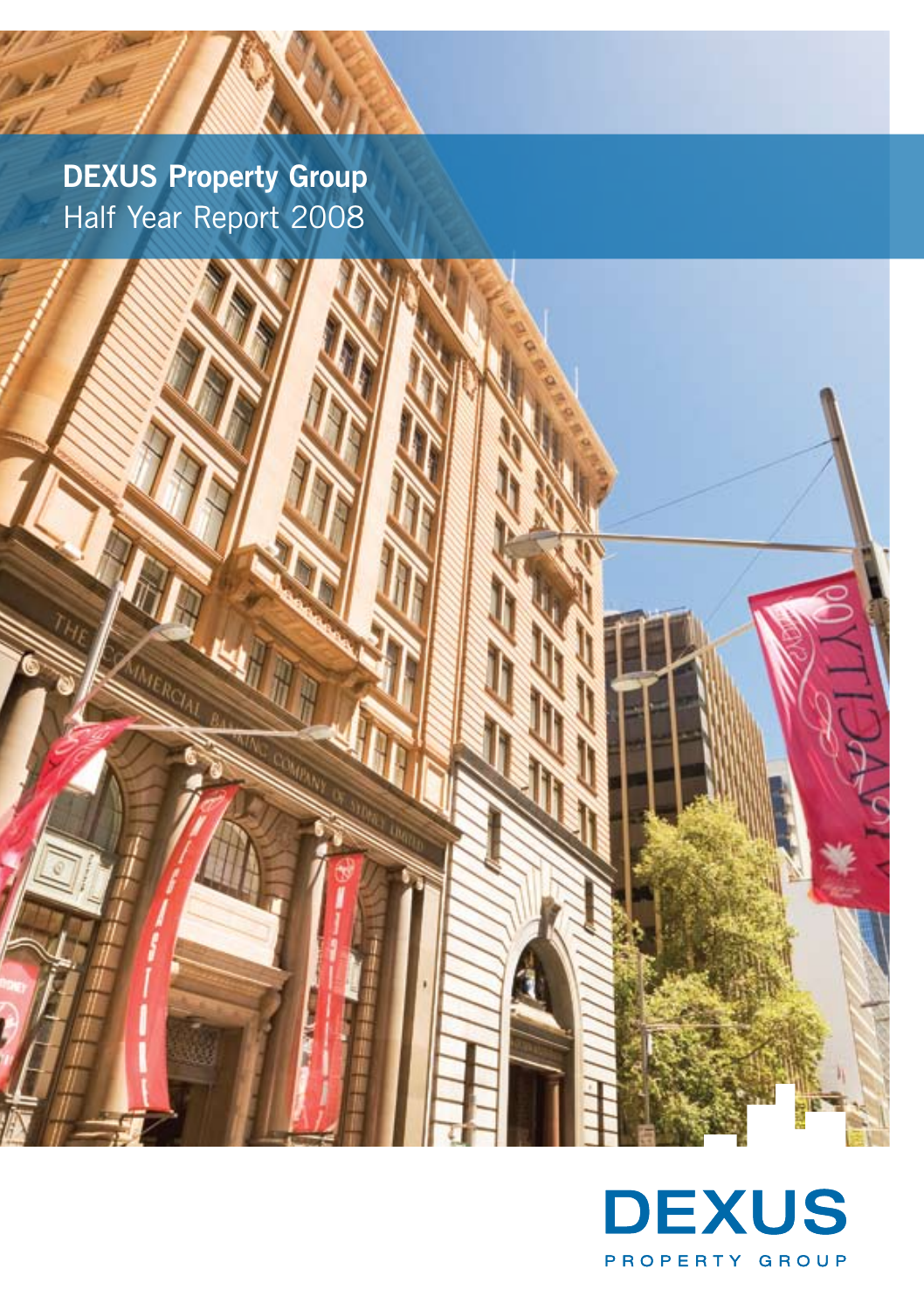# **CONTENTS**

| <b>KEY RESULTS</b>                      | 3  |
|-----------------------------------------|----|
| <b>STRATEGY</b>                         | 4  |
| <b>CHIEF EXECUTIVE OFFICER'S REPORT</b> | 6  |
| <b>FINANCIAL REPORTS</b>                | 18 |
| <b>INVESTOR INFORMATION</b>             | 21 |
| <b>DIRECTORY</b>                        | 22 |

Front cover: DEXUS Head Office, 343 George Street, Sydney, NSW Above: 30 The Bond, Hickson Road, Sydney, NSW

<u> Transformation and the second second in the second second second in the second second second in the second second second second second second second second second second second second second second second second second s</u>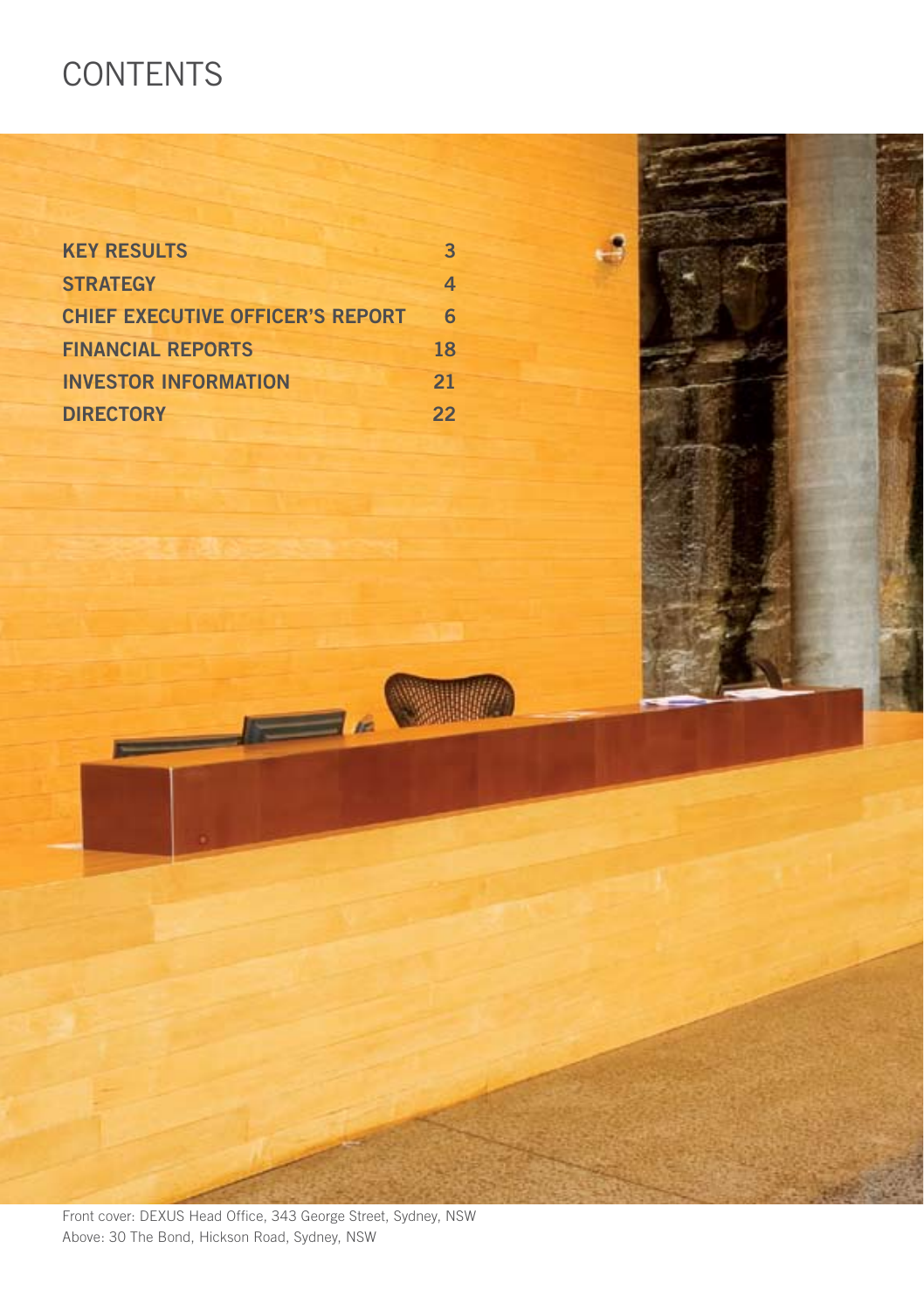# Key results

|                                             | 31 Dec 2008 | 30 Jun 2008 |
|---------------------------------------------|-------------|-------------|
| Closing price (ASX code: DXS)               | \$0.82      | \$1.38      |
| Net tangible assets per security            | \$1.33      | \$1.77      |
| <b>Number of securities on issue</b>        | 3.48bn      | 3.04bn      |
| <b>Number of security holders</b>           | 21,792      | 22,288      |
|                                             | \$bn        | \$bn        |
| <b>Market capitalisation</b>                | 2.85        | 4.19        |
| <b>Total assets</b>                         | 9.6         | 9.3         |
| <b>Borrowings</b>                           | 3.4         | 3.0         |
| <b>Gearing (look through basis)</b>         | 37.3%       | 33.2%       |
| Net assets attributable to security holders | 4.9         | 5.6         |
| Third party funds under management          | 6.1         | 6.4         |
| Total funds under management                | 15.2        | 15.3        |
| <b>Property</b>                             | 31 Dec 2008 | 30 Jun 2008 |
| Number of property investments              | 205         | 206         |
| Portfolio occupancy                         | 93.1%       | 93.7%       |
| Portfolio average lease duration            | 4.8 years   | 4.8 years   |
|                                             | 31 Dec 2008 | 31 Dec 2007 |
| Funds from operations (\$m)                 | 189         | 173         |
| Funds from operations (cents per security)  | 5.4         | 5.9         |
| Distributions (\$m)                         | 132         | 173         |
| Distributions (cents per security)          | 3.8         | 5.9         |

**DEXUS Property Group** Half Year Report 2008 3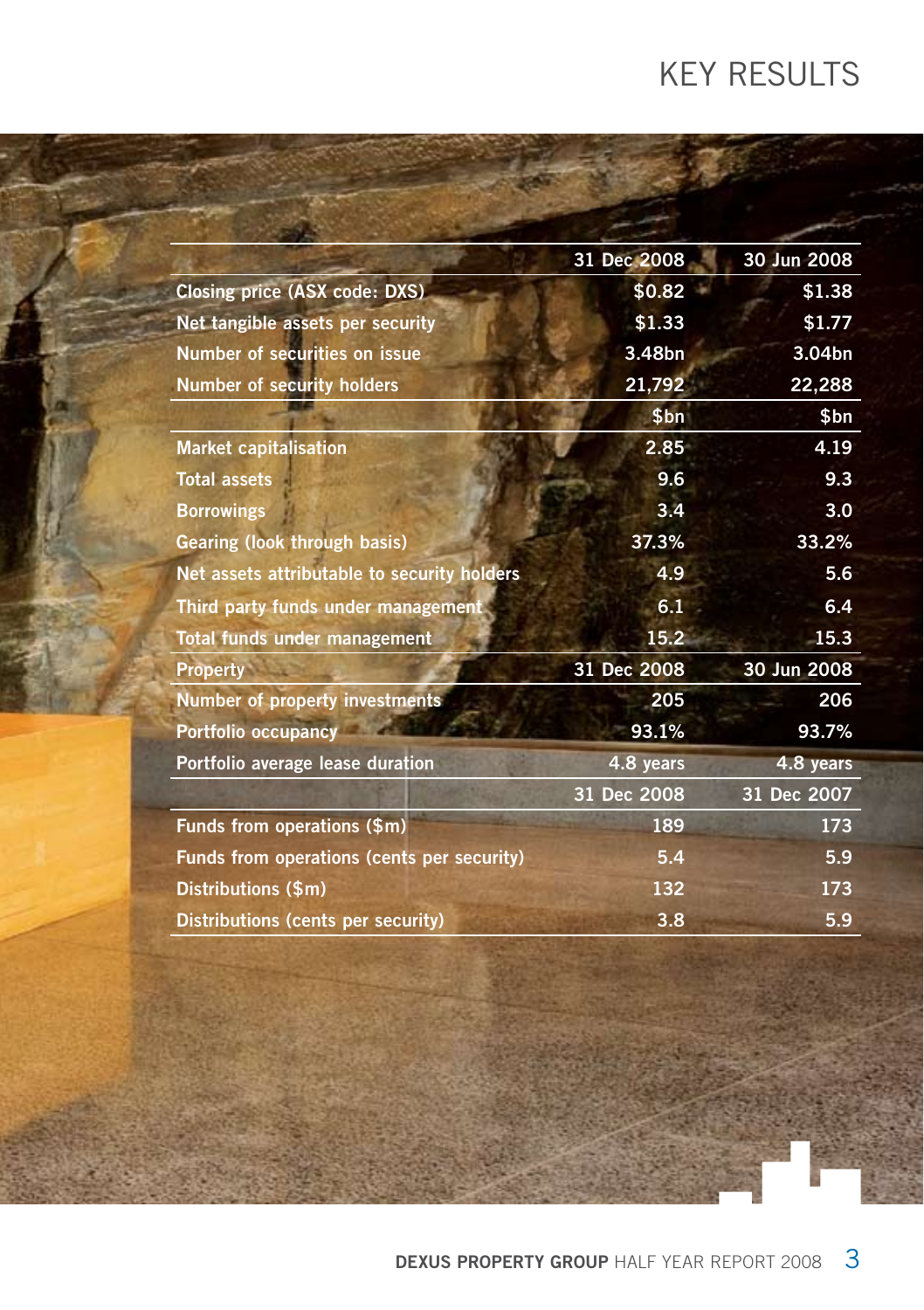# **STRATEGY**



Governor Phillip Tower, 1 Farrer Place, Sydney, NSW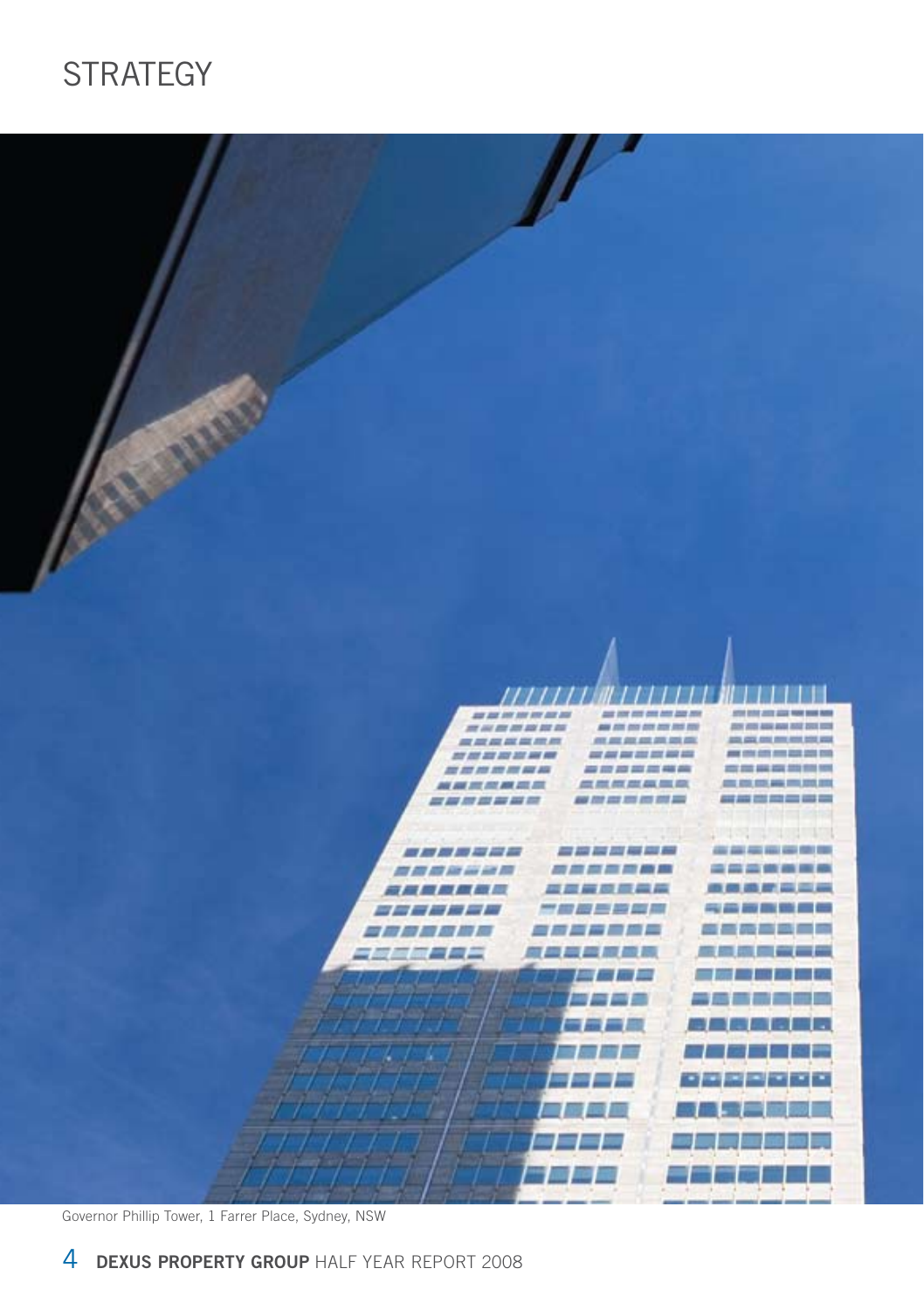# **OWN MANAGE DEVELOP**

**At DEXUS, our vision is to be a leading owner, manager, developer of high quality office and industrial properties in Australia and selected international markets.** 

**Our strategy is to deliver superior results for all our stakeholders by:**

- **owning, managing, developing world-class sustainable properties**
- **maximising returns for our investors**
- **being an employer of choice**
- **ensuring we have a positive impact on the communities in which we operate**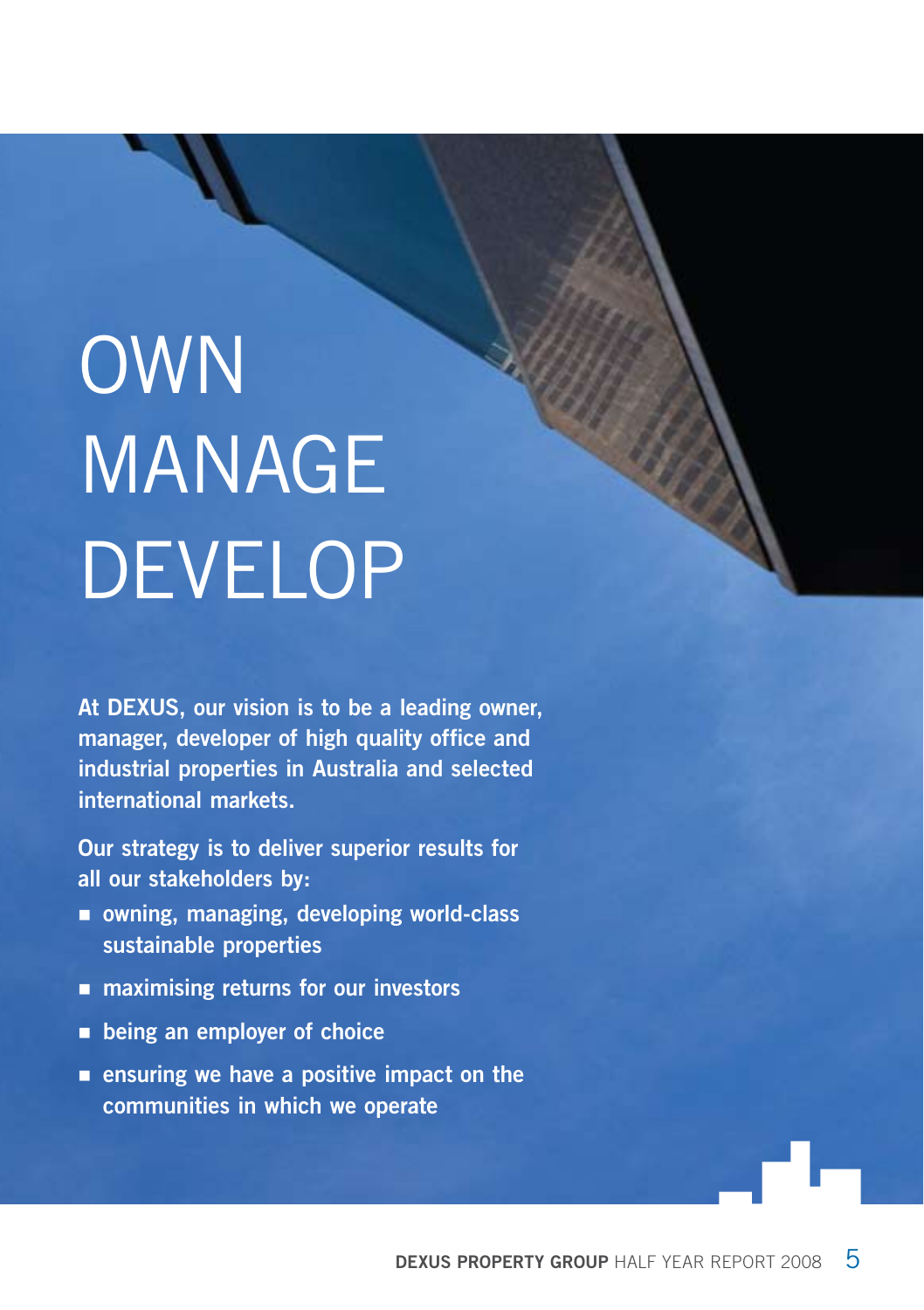# chief executive officer's report



The Zenith, Pacific Highway, Chatswood, NSW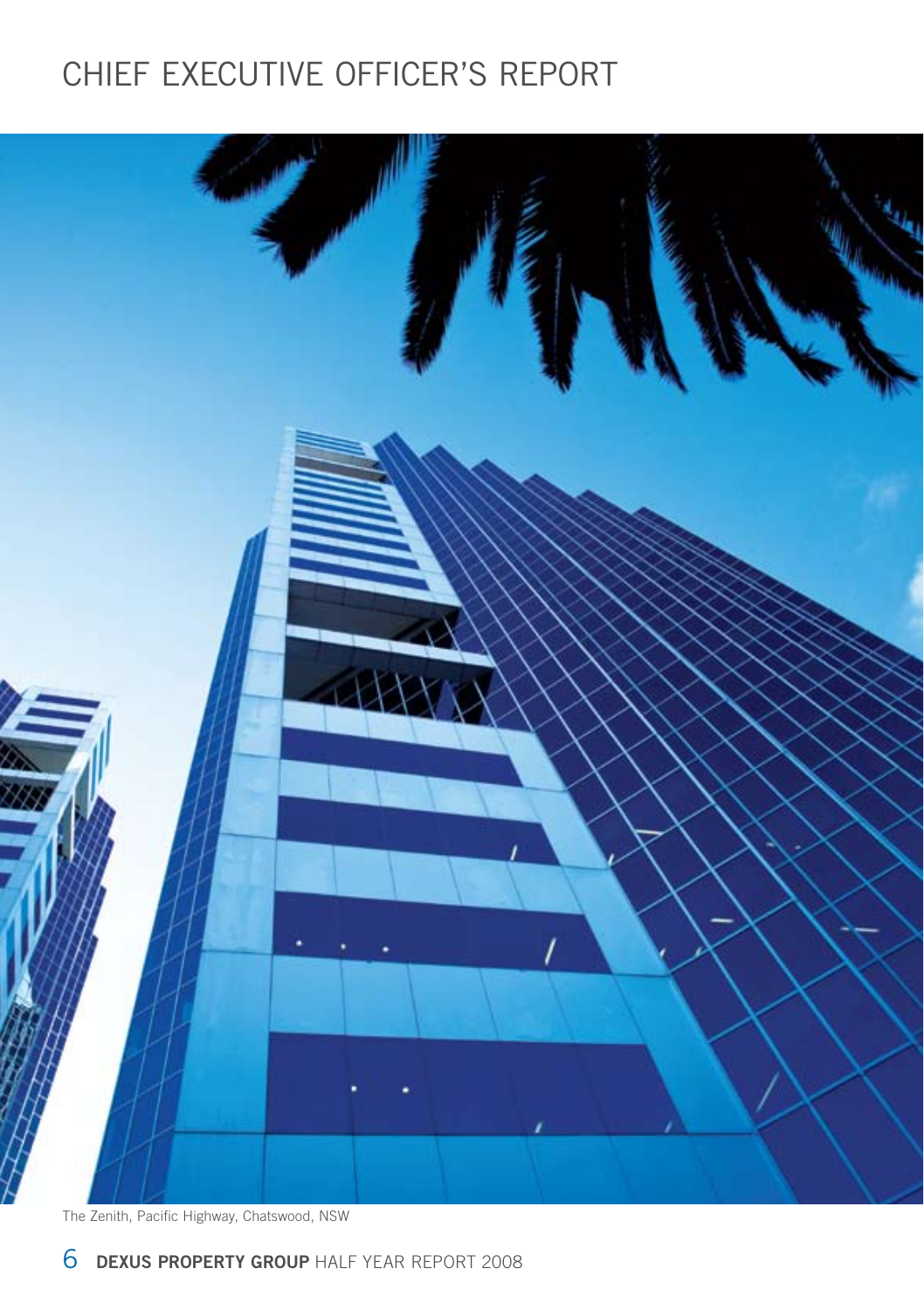### I AM PLEASED TO PRESENT THIS HALF YEAR REPORT TO SECURITY HOLDERS OF DEXUS PROPERTY GROUP FOR THE SIX MONTHS TO 31 DECEMBER 2008.

### Well positioned in challenging economic conditions

The environment within which DEXUS is operating continues to be volatile and it is certain that we can expect these challenging times to persist for some time to come.

While the current economic conditions are impacting our operating activities, DEXUS is well positioned to weather these conditions and the active management focus of our experienced team continues to deliver results in-line with our expectations.

Our focus, therefore, is to continue to do what we've always done – strive to maximise returns for our investors by proactively managing our property portfolio, our balance sheet and by working with our people to drive operational efficiencies while providing service excellence to our customers.

We continue to deliver on our strategy to be a leading owner, manager, developer of high quality office and industrial properties in key locations in selected markets. In Australia we are the owner, manager, developer of the largest and highest quality office portfolio and the third largest industrial portfolio.

Our portfolios are diversified therefore reducing exposure to any one industry sector. In addition, we have strong tenant relationships in place with quality covenants reflected in our high occupancy and retention rates, meaning we are well positioned to succeed through these tougher operating conditions.

### Financial performance

Operating earnings remained strong at \$251 million: a decrease of just 1% from December 2007. This result reflects the underlying strength of our portfolios and our active management approach which is continuing to derive steady earnings despite the challenging environment.

After allowing for interest and tax, Funds From Operations (FFO) was \$189 million, an increase of 9% over the prior period. Following the issue of additional securities during the period, FFO per security decreased to 5.4 cents from 5.9 cents in line with guidance provided in December 2008.

The Group's net loss after tax attributed to security holders for the six months ending 31 December 2008 was \$954 million. This result is after allowing for non-cash unrealised mark to market losses on derivatives of \$428 million, property devaluations and impairment of property plant and equipment (PP&E) totalling \$773 million and an \$84 million deferred tax benefit primarily as a result of the US property devaluations.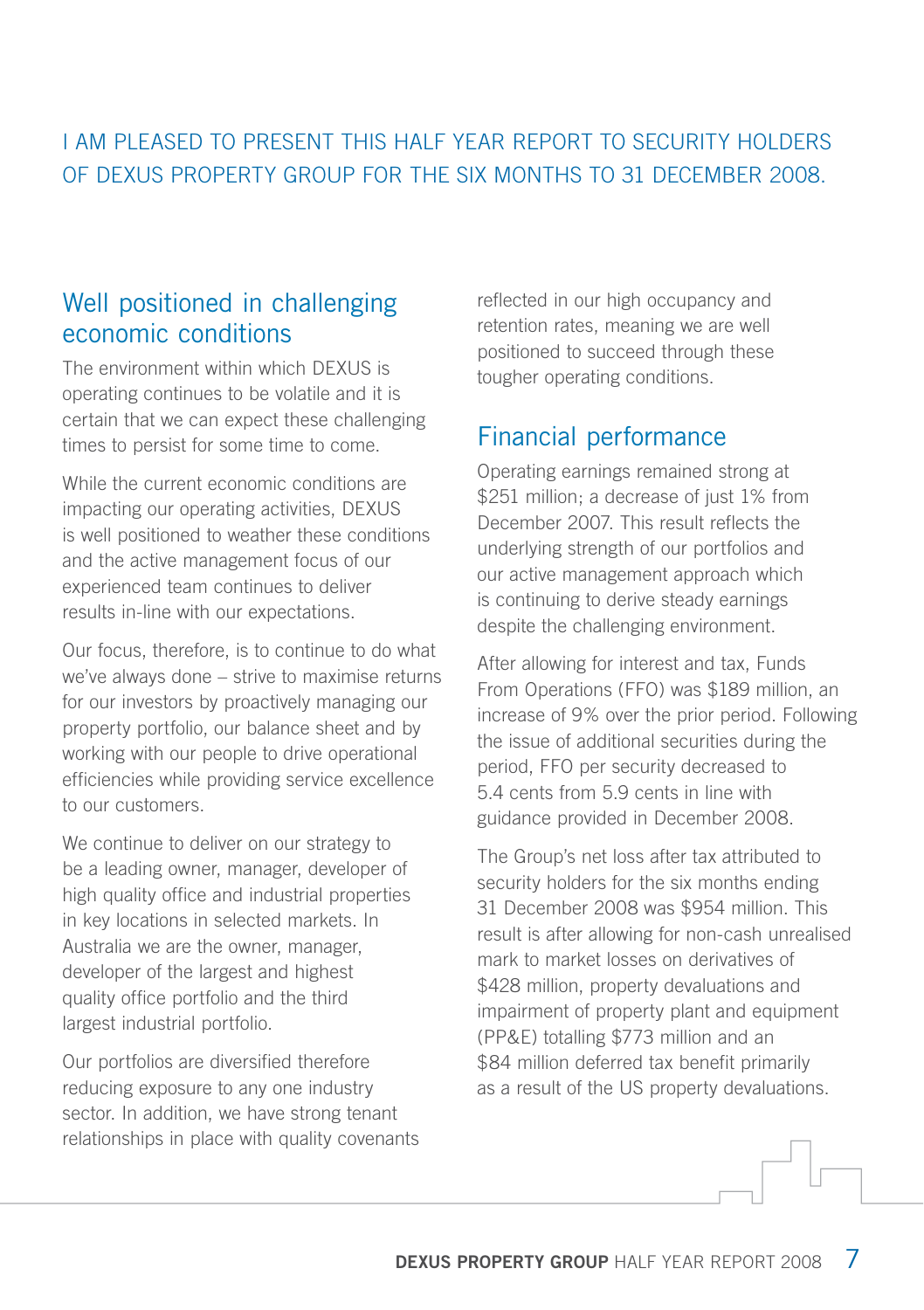# chief executive officer's report (continued)



Artist's impression of 123 Albert Street, Brisbane, QLD

DEXUS has always focused on our core property assets to ensure consistent and sustainable earnings. Earnings continue to be derived predominantly from rental income, 98% as at 31 December 2008.

In addition, our earnings are weighted towards quality Australian assets which continue to perform well. Nearly 70% of property earnings are generated by our core Australian operating sectors in office and industrial.

The main contributors to operating earnings were:

■ Office net property income of \$119 million. This was down 3% on December 2007, primarily due to the loss of rental income as a result of the demolition of properties within the Bligh and Albert Street developments. The underlying like-for-like income growth for the office portfolio was 3.1% over the period

- Australian industrial net property income of \$53 million, up 2% on December 2007. This increase was driven by like-for-like income growth of 3.4% with increases generally across the Australian industrial portfolio
- n International net property income of \$77 million, up 18% in the period. The increase comprised 14% from currency movements and 4% from the underlying portfolio and includes the acquisition of two Whirlpool properties. Underlying like-for-like income reduced by 2.2% in North America and 2.8% in Europe reflecting the more difficult economic conditions in these markets
- Following the disposal of five retail properties in October 2007, retail net property income was at \$7.7 million, down \$12.2 million on the prior period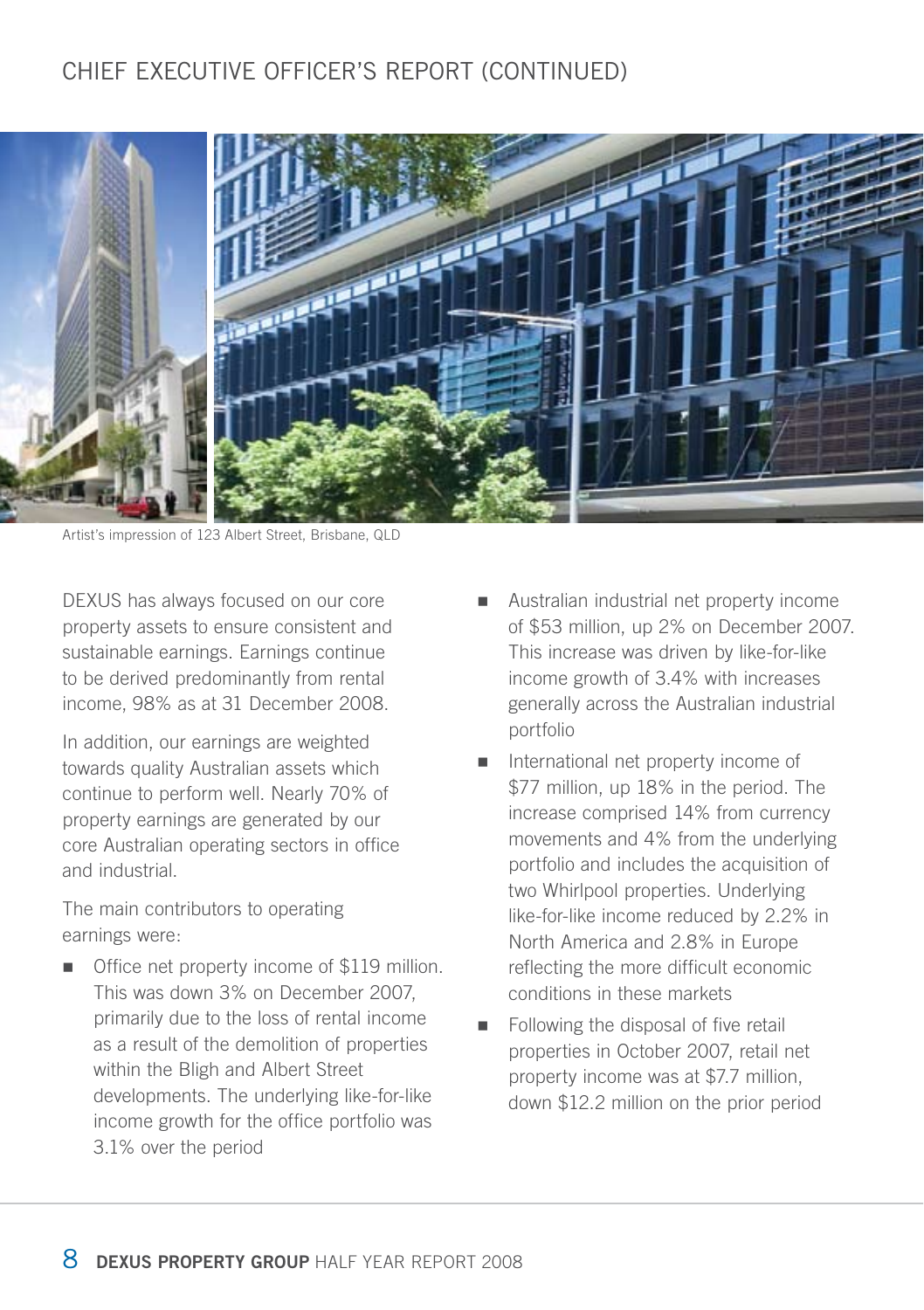

30 The Bond, Hickson Road, Sydney, NSW

Economic conditions affecting property valuations have continued to be impacted by reduced confidence, tighter credit conditions and increased risk aversion by investors. In Australia, we have also seen the softening of capitalisation rates as the primary driver influencing valuations. In North America and Europe, we have seen property fundamentals and discount rates as being key valuation drivers.

The number of property transactions in 2008 has also declined sharply and therefore there has been limited sales evidence to support property revaluations. Properties that have leasing risk or are secondary in nature have seen the largest deterioration in value. Premium grade properties which make up the majority of the DEXUS portfolio have generally been impacted to a lesser degree.

Looking ahead, our expectation is that we will see property fundamentals and values continue to be under pressure.

In line with our valuation policy, we externally revalued 22% of the portfolio in December 2008 and in addition we internally revalued the remainder of our portfolio including property classified as PP&E. The average capitalisation rate across our entire portfolio is now 7.4% which resulted in a book value decrease of \$773 million or 8.1%.

The Group's net assets attributable to security holders as at 31 December 2008 were \$4.9 billion. The net tangible assets per security were \$1.33, down 44 cents since 30 June 2008. The key factors causing this reduction were property devaluations and impairments of \$773 million, the impact of the Institutional placement, the Dividend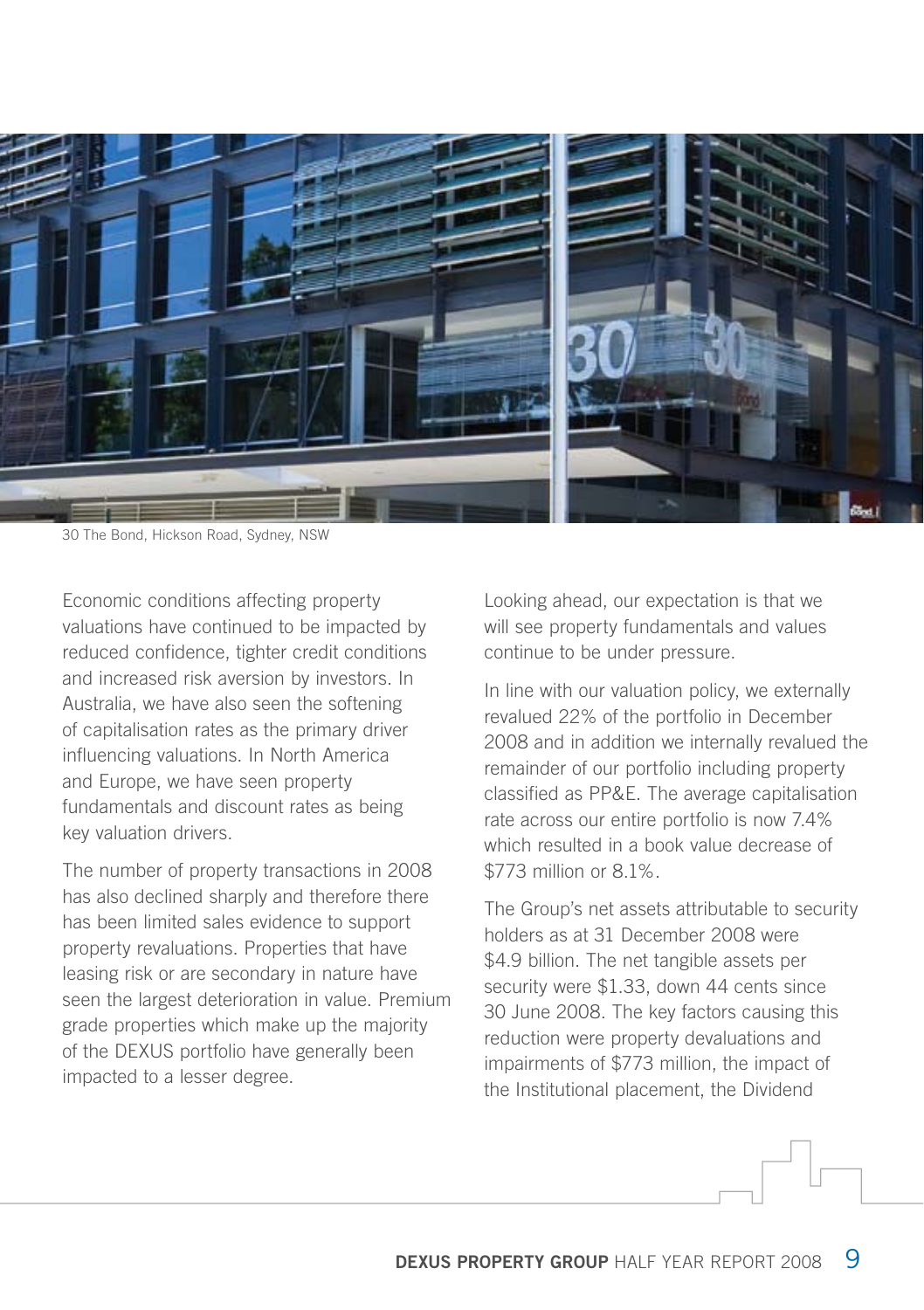# chief executive officer's report (continued)

Reinvestment Plan (DRP), and unrealised mark to market of derivatives. Net assets have not been impacted by the weakening Australian dollar due to our policy of hedging foreign net asset exposures.

### Prudent capital management

Active capital management has always been a key focus of DEXUS and the last six to 12 months was a very busy period in this regard. We have been proactive in relation to our refinancing commitments as well as initiating additional measures to strengthen and improve our capital position.

These include putting in place debt facilities that achieve the refinancing of all our maturing debt to February 2010. In addition, we have obtained an additional debt commitment of \$250 million with an international bank. In December 2008 we successfully completed a \$300 million

placement and recently undertook a Security Purchase Plan which raised a further \$12 million.

At the Annual General Meeting in October 2008 we announced a change to our distribution policy to reflect a payout ratio the greater of 70% of FFO or taxable income. This prudent measure will result in approximately \$100 million being retained each year for operating and leasing capex that was previously funded with debt and the DRP.

Finally, in February 2009, we announced the disposal of a 33% interest in the Bligh Street redevelopment and joint venture with Cbus Property, who share our vision to own, manage and develop world-class property assets. This partial disposal resulted in a \$60 million upfront payment from Cbus Property, which was used to retire debt, and a reduction in our development expenditure and exposure by over \$200 million.



Above: 1-15 Rosebery Avenue, Rosebery, NSW; Axxess Corporate Park, Mt Waverley, VIC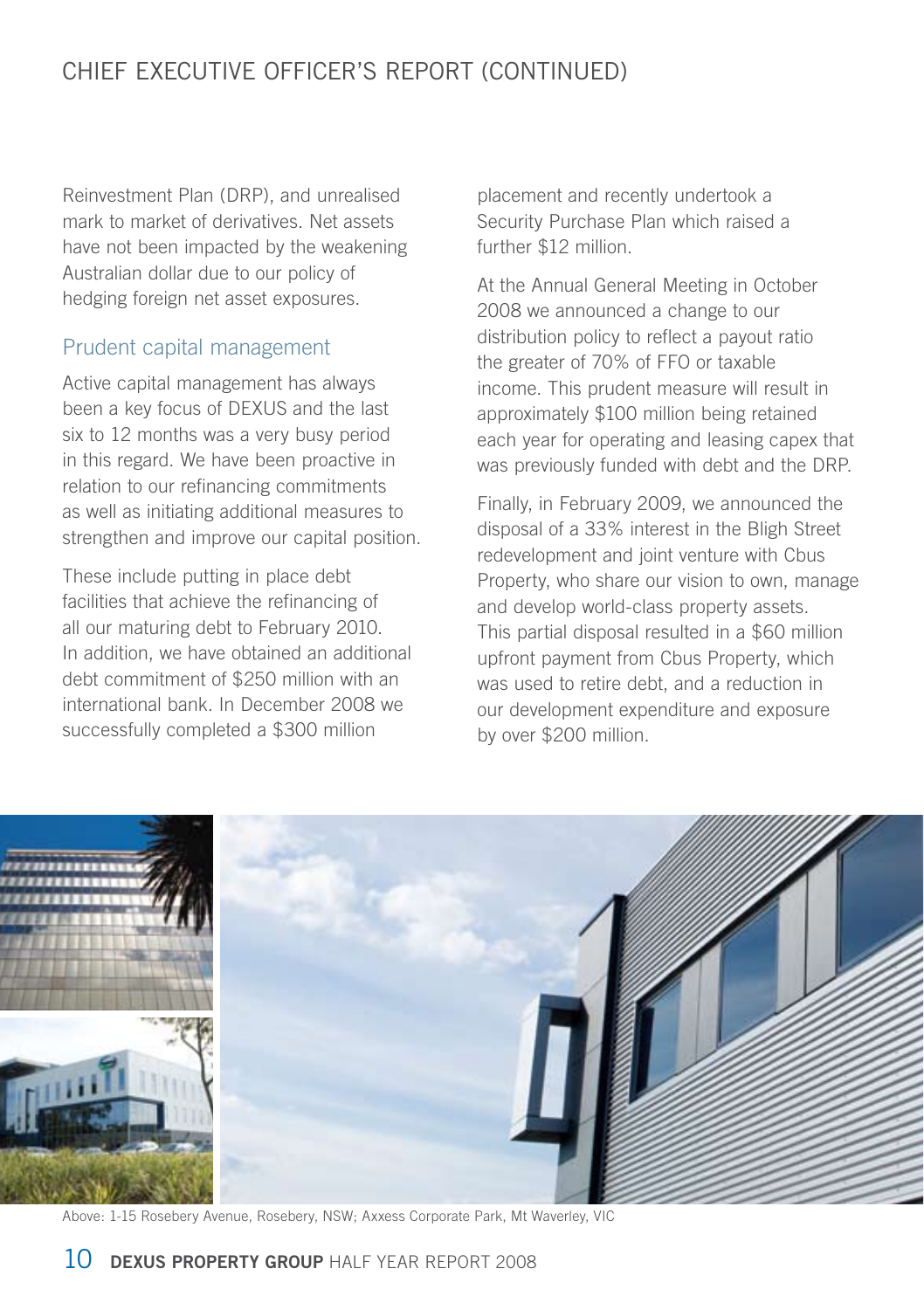DEXUS has a strong balance sheet with all our financial metrics well within covenant limits, including gearing, which at 31 December 2008 was at 37.3%. In November 2008 Standard and Poor's reaffirmed DEXUS Property Group's BBB+/Stable credit rating.

### Property fundamentals

Overall property fundamentals remain solid and significant leasing activity has been achieved, resulting in continued high occupancy and retention rates across all sectors reflecting the strong relationships we have with our tenants. Overall occupancy is 93.1% with an average lease duration of 4.8 years. Our portfolio is diversified across the office and industrial sectors in Australia and internationally.

### Portfolio diversification as at 31 December 2008



1 Excludes cash and intangibles.

2 Office includes car parks.



Laverton North Industrial Park, VIC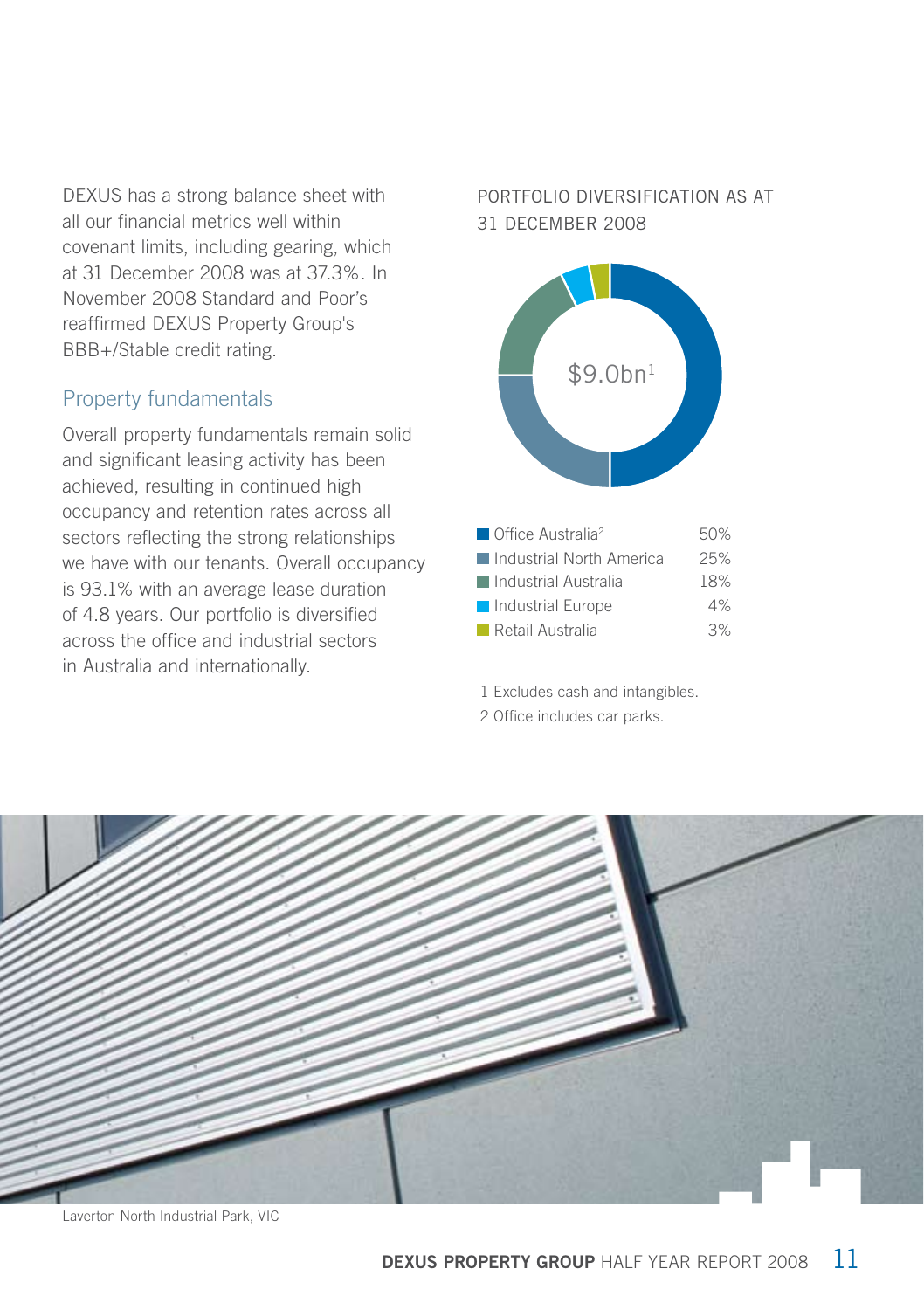# **Office**

### Australia/New Zealand

Our high quality office portfolio continued to perform well during the period driven by proactive leasing and property management. The office portfolio consists of 29 office buildings, including four car parks.

At 31 December 2008 the office portfolio was valued at \$4.5 billion. 94% of office assets and business parks are of Premium or A-grade quality. The portfolio contributed \$119 million or 46.2% to net property income, with like-forlike income growth of 3.1%. As at 31 December 2008 the portfolio was 9% under rented, providing scope for future income growth.

We continue to actively manage the office portfolio and as a result of strong leasing activity throughout the period, occupancy remained high at 98% and the average lease duration was 5.5 years with tenant retention rates steady at 74%.

In the period we completed 64 leasing transactions over 25,000 square metres in our existing portfolio with major deals achieved with Adobe, Dairy Australia and Australia Post.

In the office portfolio we have two major office developments underway with an estimated cost to completion of \$400 million:

- $\blacksquare$  1 Bligh Street, Sydney, NSW 42,000 square metre office tower development designed to achieve a 6 star Green Star, 5 star NABERS Energy Rating, located in the heart of the CBD, scheduled for completion in mid 2011
- n 123 Albert Street, Brisbane, QLD 38,000 square metre office tower development designed to achieve a 6 star Green Star, 5 star NABERS Energy Rating, located in the CBD, scheduled for completion in December 2010



60 Miller Street, North Sydney, NSW; Australia Square, George Street, Sydney, NSW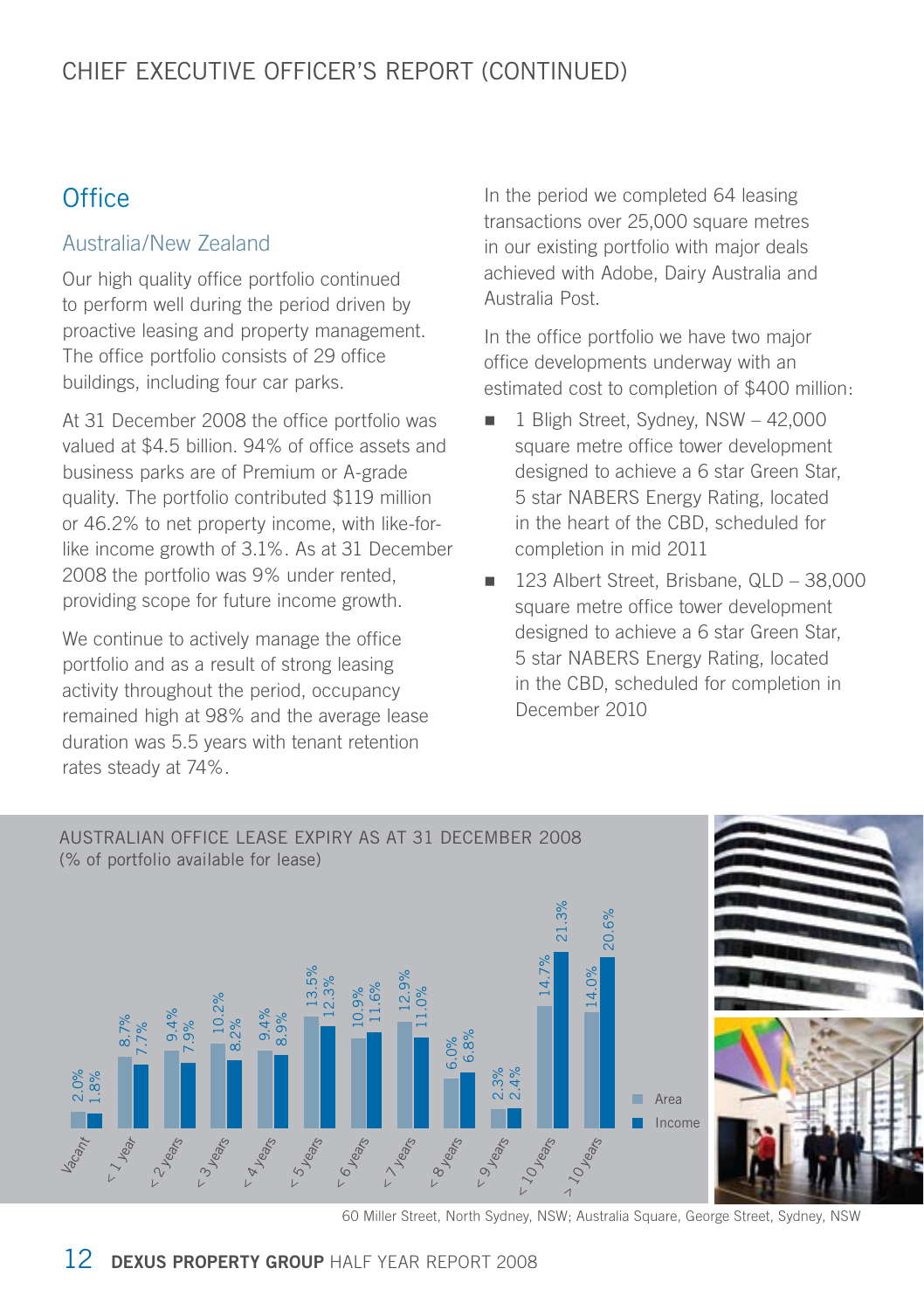At 1 Bligh Street, Sydney we have secured Clayton Utz as a tenant over 55% of space and earlier in 2008 we secured Rio Tinto as a tenant over 68% of 123 Albert Street, Brisbane. We are in negotiations with prospective tenants for both of these developments.

The extension at 60 Miller Street, North Sydney is now complete and is fully leased with new leases with Carnival and Covermore.

# Industrial

Our industrial portfolio performed well during the period against more challenging market conditions in Australia, and in particular in the US and Europe. The industrial portfolio provided \$131 million in net property income, 50.8% of total net property income. The portfolio value increased to \$4.2 billion from \$3.9 billion in June 2008.

The portfolio is well diversified with a 71% weighting to Australia and 25% to the US. While we expect to see continued softening in the European and US markets, the quality and diversification of our portfolio, combined with our focus on active property management stands us in good stead to deliver sound results.

### Australian industrial portfolio

The Australian industrial portfolio was valued at \$1.6 billion and contributed \$53.4 million or 20.7% of net property income. The portfolio consists of 38 properties with revaluations during the period resulting in a decrease in value of \$78 million or 5.2%.

Occupancy remained high at 96.8%, down 1.8% from 30 June 2008 and the average lease duration increased to 4.5 years, up from 4.4 years at 30 June 2008. Active portfolio management saw new leases, renewals and heads of agreement signed over 115,000 square metres, boosting tenant retention rates to 79%.



Pound Road West, Dandenong, VIC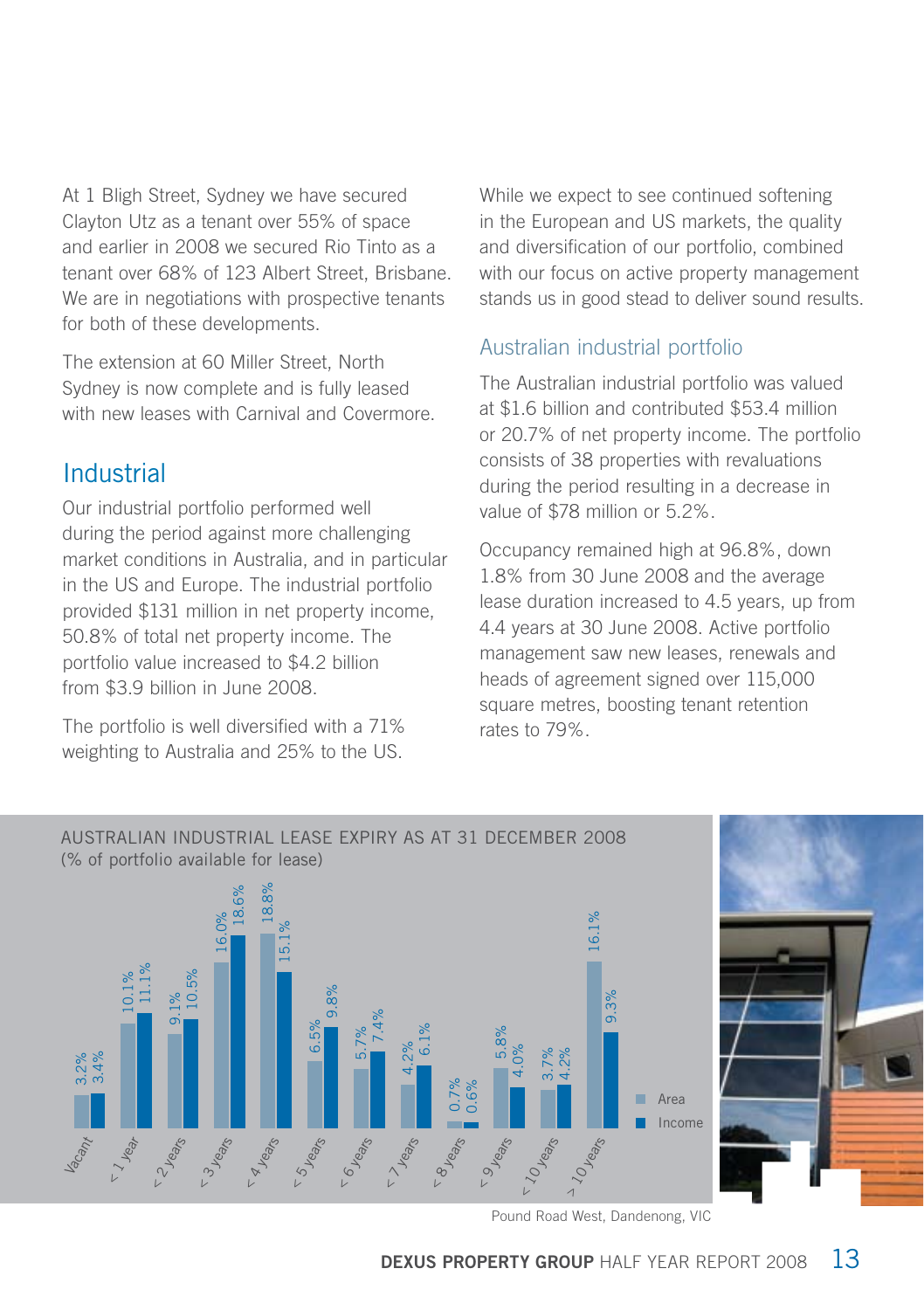# chief executive officer's report (continued)

### North American industrial portfolio

The North American industrial portfolio consists of 117 properties and is valued at approximately US\$1.6 (A\$2.2) billion, down from US\$1.8 billion at 30 June 2008.

Revaluations during the period resulted in a devaluation of US\$289 (A\$384) million due to challenging market conditions, softening capitalisation rates and negative market sentiment.

The portfolio contributed \$66 million or 25.6% of net property income. Property fundamentals remain sound and active leasing in the period saw 210,000 square metres leased and tenant retention at 70%. Overall occupancy is down by 1% to 90.8%, with an average lease duration of 4.3 years, up from 3.9 years at June 2008. This is consistent with the trend

we are experiencing for tenants to remain in their current space, rather than relocate in these more volatile economic conditions.

The Whirlpool program is on track and the remaining three properties are scheduled to be acquired later in 2009 with an estimated value of \$329 million.

### European industrial portfolio

DEXUS Property Group's European portfolio comprises 20 industrial properties in France and Germany, with a combined book value of \$325 million, contributing \$11.6 million or 4.5% of net property income.

Revaluations resulted in a devaluation of \$66 million as a result of the softening conditions in the European property markets. Occupancy and lease durations are at 87.7% and 3.3 years respectively.



Whirlpool, North Perris Boulevard, Perris, CA, USA; Newton Drive, Carlsbad, CA, USA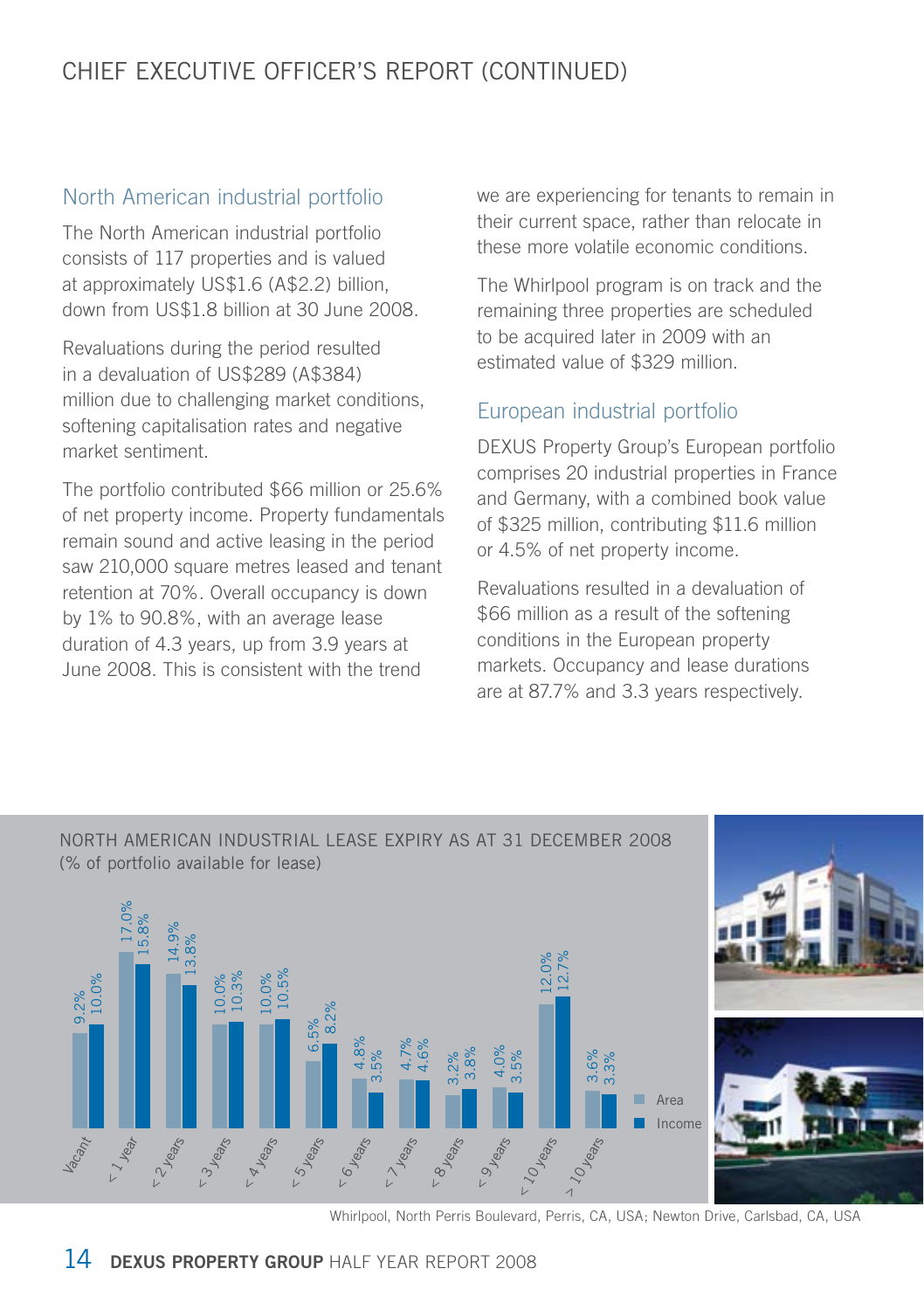# Retail

DEXUS Property Group's sole retail asset is a 50% interest in Westfield Whitford City in WA. The centre continues to perform well and contributed \$7.7 million or 3% of net property income. Moving annual turnover was \$474 million for the period to 31 December 2008 and occupancy remains high at 99.9% with an average lease duration of 4.2 years.

# Third party funds

At \$6.1 billion, DEXUS's third party funds management business remains one of the largest third party platforms in Australia. The portfolio is well diversified by investor base and asset class and overall has less than 10% debt. The platform comprises the DEXUS Wholesale Property Fund, two property syndicates and two direct

property mandates. The third party funds management business provides a stable income stream which is not reliant on performance fees.

# **Sustainability**

DEXUS continued to drive sustainable performance in the period with continued focus on resource efficiency projects, community engagement and sustainable developments. In December 2008 the Group received an Environmental award nomination at Ethical Investor's 8th Australian Sustainability Awards and in January 2009, DEXUS was named one of the world's 100 most sustainable corporations in the fifth annual "Global 100" list, announced at the Davos World Economic Forum in Switzerland.



Liverpooler Straße, Duisburg, Germany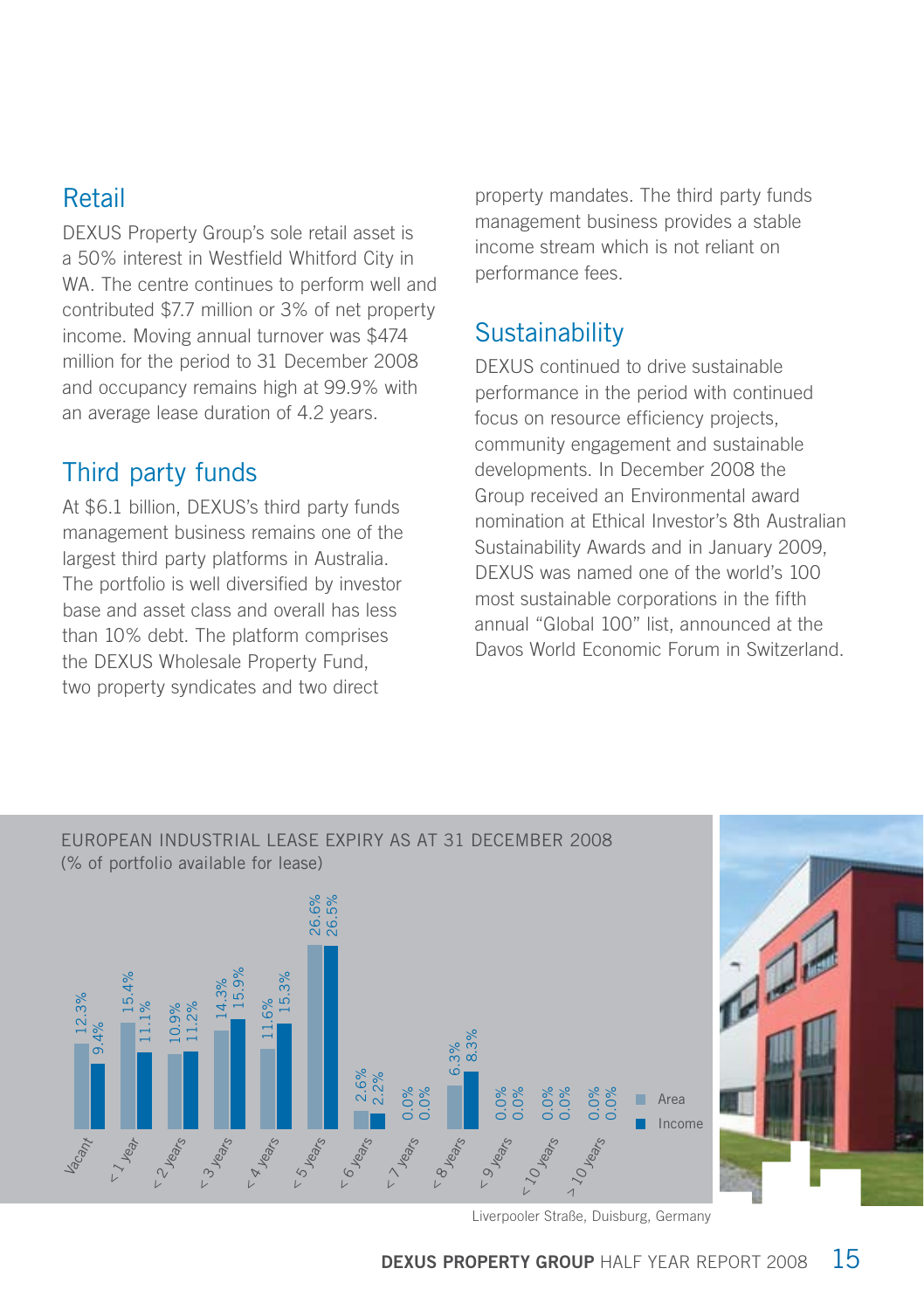# chief executive officer's report (continued)



L to R: Development underway at 1 Bligh Street, Sydney, NSW; artist's impressions of 1 Bligh Street, Sydney, NSW

### Distribution policy

During the period we revised our distribution policy to reflect a payout ratio the greater of 70% of FFO or taxable income. This amount approximates 100% of operating cashflow less the amount necessary to meet tenant incentives and maintenance capex. In line with this policy, the December 2008 half year distribution was 3.8 cents per security.

### **Outlook**

In 2009, we expect conditions to continue to be challenging with continued pressure on property valuations and new leasing enquiry slowing, with tenants preferring to stay put rather than relocate.

Our focus will remain on:

- Actively managing our property portfolio to extract value and deliver sustainable income
- $\blacksquare$  Driving a high performance culture with our experienced teams and delivering service excellence for our customers
- **n** Actively managing our balance sheet and continuing to maintain prudent and diverse funding sources

Active capital management will continue to be a focus. Our debt maturities are fully funded to 2010 and the committed development program is fully funded through to completion in 2011.

We are actively managing all our uncommitted development activities and will only be commencing new development if they are fully funded and meet our investment criteria.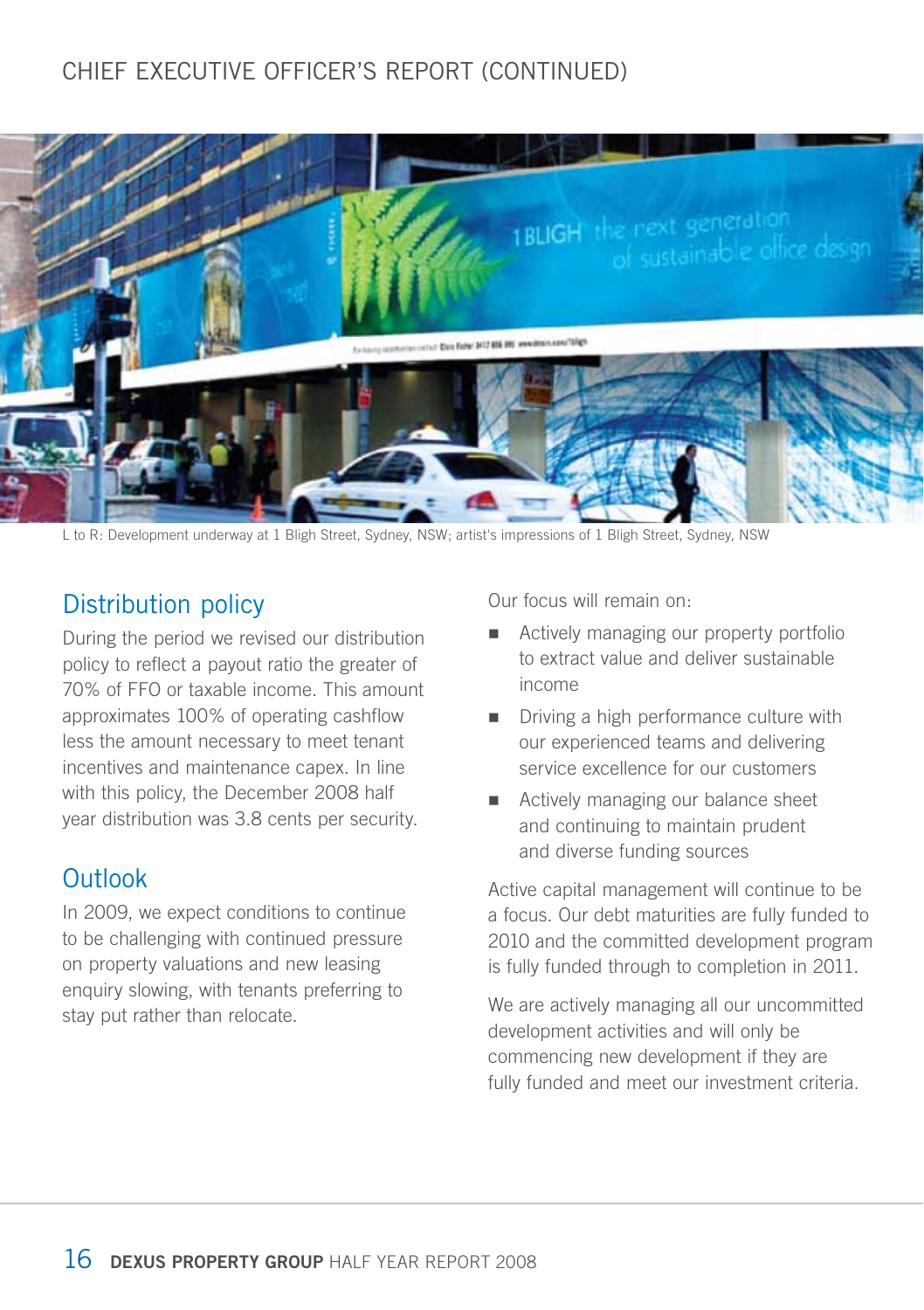

Barring unforeseen circumstances, the Group is positioned to deliver earnings of 10.8 cents per security and distributions of 7.6 cents per security in the year ending 30 June 2009.

In summary, our superior portfolio, experienced management team and focused strategy mean we are well-positioned to respond to the current market conditions and deliver sustainable returns for our investors.

**Victor P Hoog Antink Chief Executive Officer** 

13 March 2009

At DEXUS we have made a long-term commitment to Corporate Responsibility & SUSTAINABILITY AND WE ARE delighted to achieve external recognition of our progress.

As one of only three Australian companies included in the Global 100 list, we are particularly PROUD TO HAVE BEEN RECOGNISED as leading the way in this important area.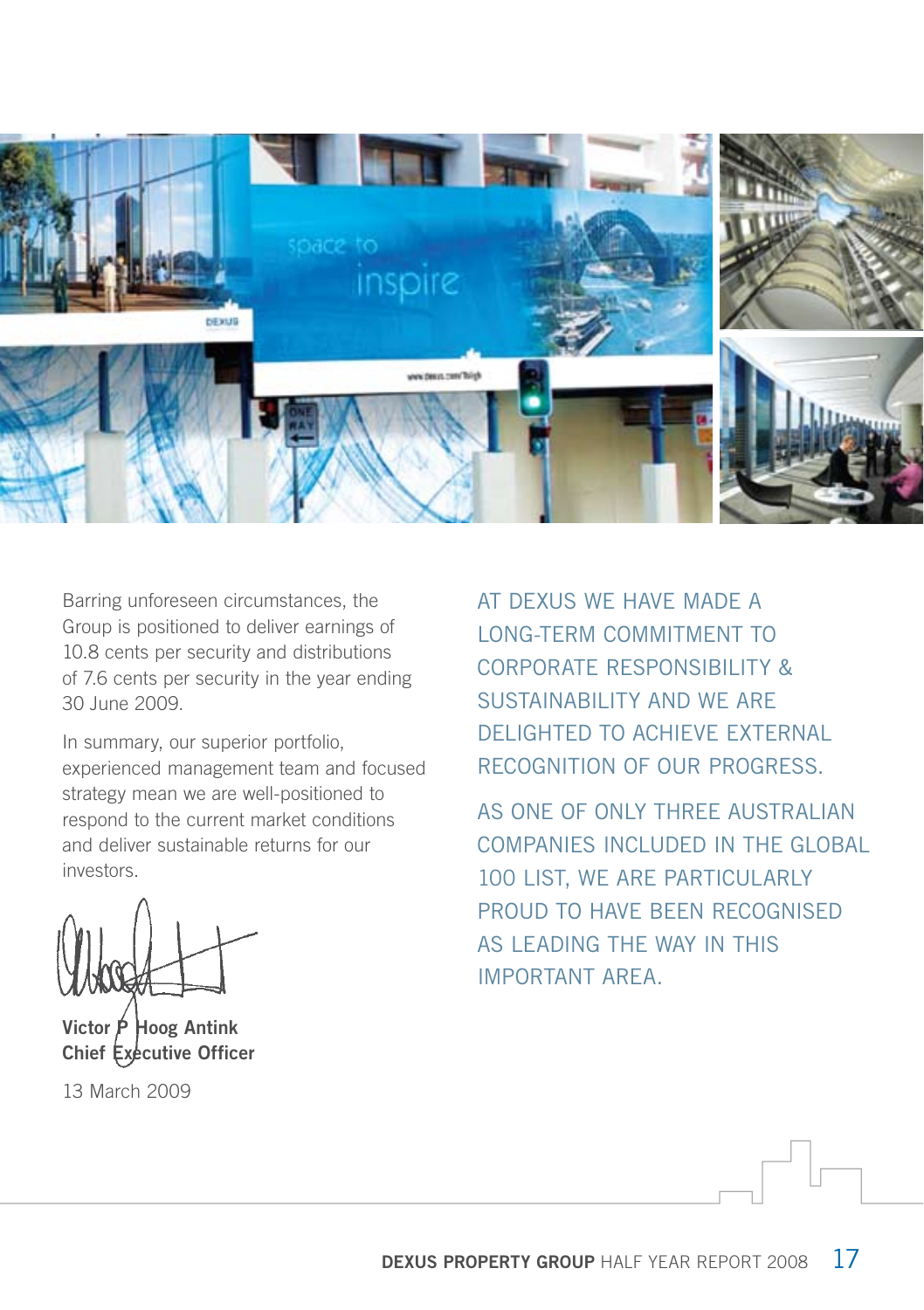# FINANCIAL REPORTS

# THE FOLLOWING FINANCIAL STATEMENTS FOR DEXUS PROPERTY GROUP ARE A SUMMARY OF THE INCOME STATEMENT, BALANCE SHEET, STATEMENT OF CHANGES IN EQUITY AND CASH FLOW STATEMENT

The full financial statements, together with the notes to the financial statements and the Directors' Report can be obtained from the DEXUS website at www.dexus.com or by contacting the Infoline on 1800 819 675.

### Income statement

|                                                | 31 December 2008 | 31 December 2007 |
|------------------------------------------------|------------------|------------------|
|                                                | (\$'000)         | (\$'000)         |
| Property revenue                               | 342,767          | 339,304          |
| Management fee income                          | 28,333           |                  |
| Interest revenue                               | 1,987            | 5,234            |
| Contribution from equity accounted investments | 27               | 1,472            |
| Property revaluations                          |                  | 336,090          |
| Other income                                   | 240              | 9,572            |
| <b>Total income</b>                            | 373,354          | 691,672          |
| Property expenses                              | (82, 630)        | (82, 192)        |
| Financing costs                                | (485, 817)       | (144, 776)       |
| Employee benefit expense                       | (30, 829)        |                  |
| Property devaluations and impairments          | (773, 044)       |                  |
| Other expenses                                 | (35,848)         | (33,319)         |
| <b>Total expenses</b>                          | (1,408,168)      | (260, 287)       |
| Profit before tax                              | (1,034,814)      | 431,385          |
| Income and withholding tax benefit             | 82,921           | 6,232            |
| Net profit                                     | (951, 893)       | 437,617          |
| Minority interests (including RENTS)           | (2,367)          | (4,937)          |
| Net profit/(loss) to stapled security holders  | (954, 260)       | 432,680          |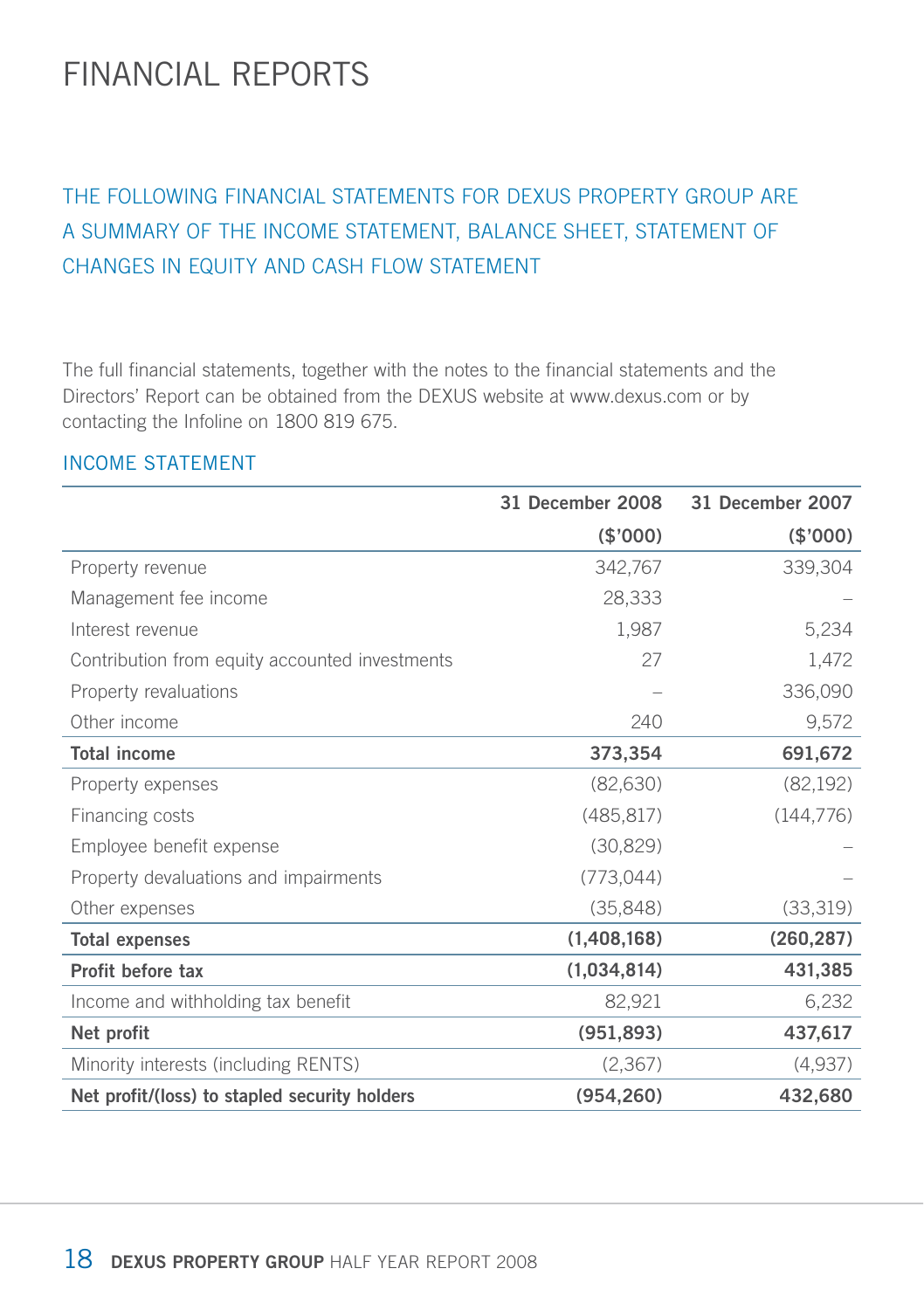### Balance sheet

|                                                                       | 31 December 2008 | 30 June 2008 |
|-----------------------------------------------------------------------|------------------|--------------|
|                                                                       | (S'000)          | (\$'000)     |
| Cash and receivables                                                  | 144,760          | 135,671      |
| Property assets                                                       | 8,948,546        | 8,737,874    |
| Other (including derivative financial instruments<br>and intangibles) | 481,670          | 475,442      |
| Total assets                                                          | 9,574,976        | 9,348,987    |
| Payables and provisions                                               | 277,182          | 322,528      |
| Interest bearing liabilities                                          | 3,455,303        | 3,006,919    |
| Other (including derivative financial instruments)                    | 772,947          | 184,487      |
| <b>Total liabilities</b>                                              | 4,505,432        | 3,513,934    |
| Net assets                                                            | 5,069,544        | 5,835,053    |
| Minority interest                                                     | (207, 127)       | (205,998)    |
| Net assets (after minority interest)                                  | 4,862,417        | 5,629,055    |

### STATEMENT OF CHANGES IN EQUITY

|                                                              | 31 December 2008 | 31 December 2007 |
|--------------------------------------------------------------|------------------|------------------|
|                                                              | (\$'000)         | (\$'000)         |
| Total equity at the beginning of the half year               | 5,835,053        | 5.704.943        |
| Exchange differences on translation of<br>foreign operations | (4.744)          | (5,174)          |
| Impairment of intangible asset                               | (20.893)         |                  |
| Net profit/(loss) to security holders                        | (951,893)        | 437,617          |
| Contributions of equity                                      | 351,854          | 70,687           |
| Distributions provided for or paid                           | (132, 119)       | (172,992)        |
| Minority interest movements during the half year             | (7.714)          | (243,607)        |
| Total equity at the end of the half year                     | 5,069,544        | 5,791,474        |

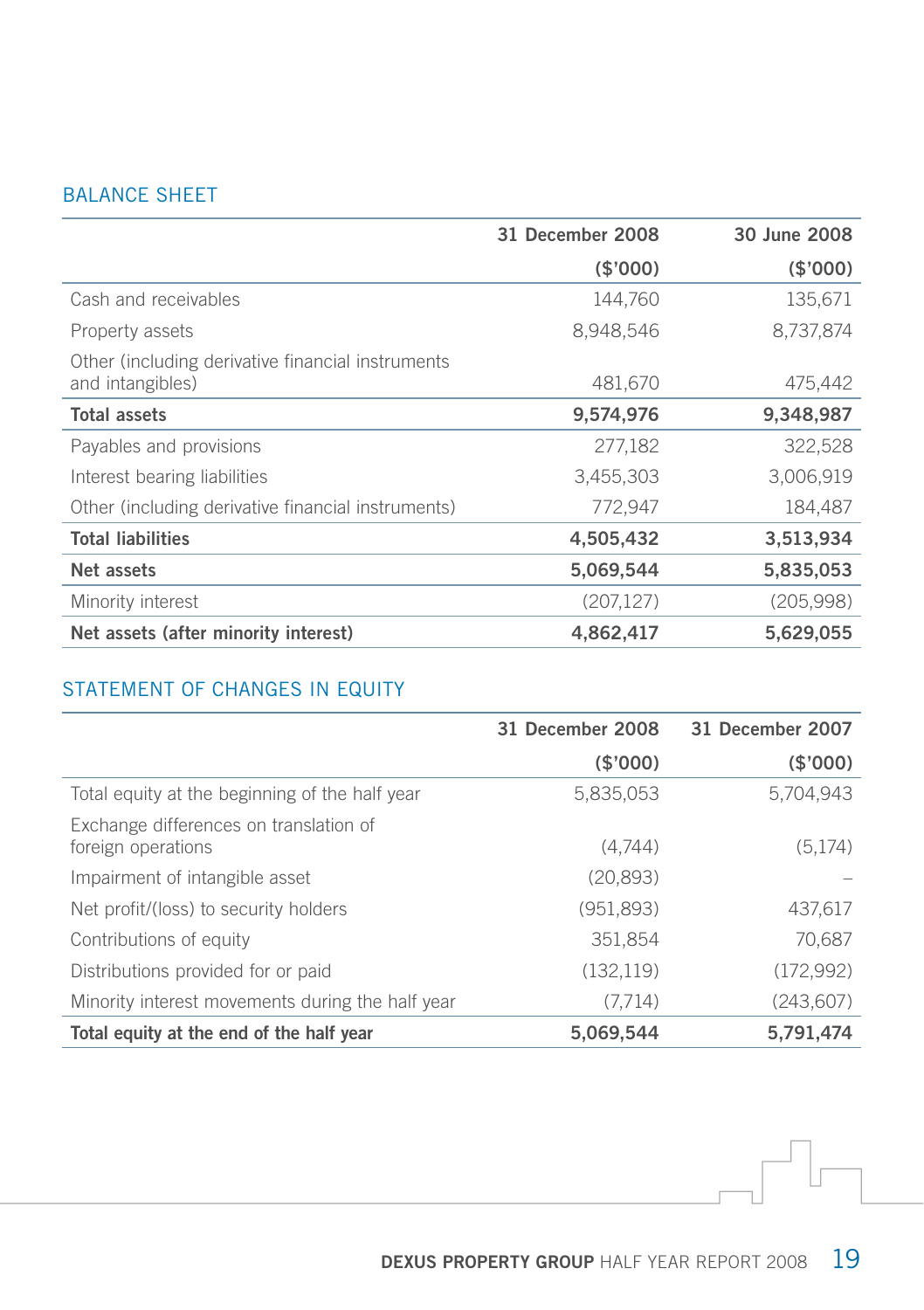# financial reports (continued)

### cash flow statement

|                                                                  | 31 December 2008 31 December 2007 |            |
|------------------------------------------------------------------|-----------------------------------|------------|
|                                                                  | (\$'000)                          | (\$'000)   |
| Net cash inflow from operating activities                        | 150,405                           | 159,666    |
| Net cash (outflow)/inflow from investing activities              | (170, 536)                        | 399,794    |
| Net cash (outflow)/inflow from financing activities              | 8,650                             | (531, 408) |
| Net increase/(decrease) in cash and                              |                                   |            |
| cash equivalents                                                 | (11, 481)                         | 28,052     |
| Cash and cash equivalents at the beginning<br>of the period      | 99,214                            | 59,603     |
| Effects of exchange rate changes on cash<br>and cash equivalents | 10,635                            |            |
| Cash and cash equivalents at the<br>end of the half year         | 98.368                            | 87.656     |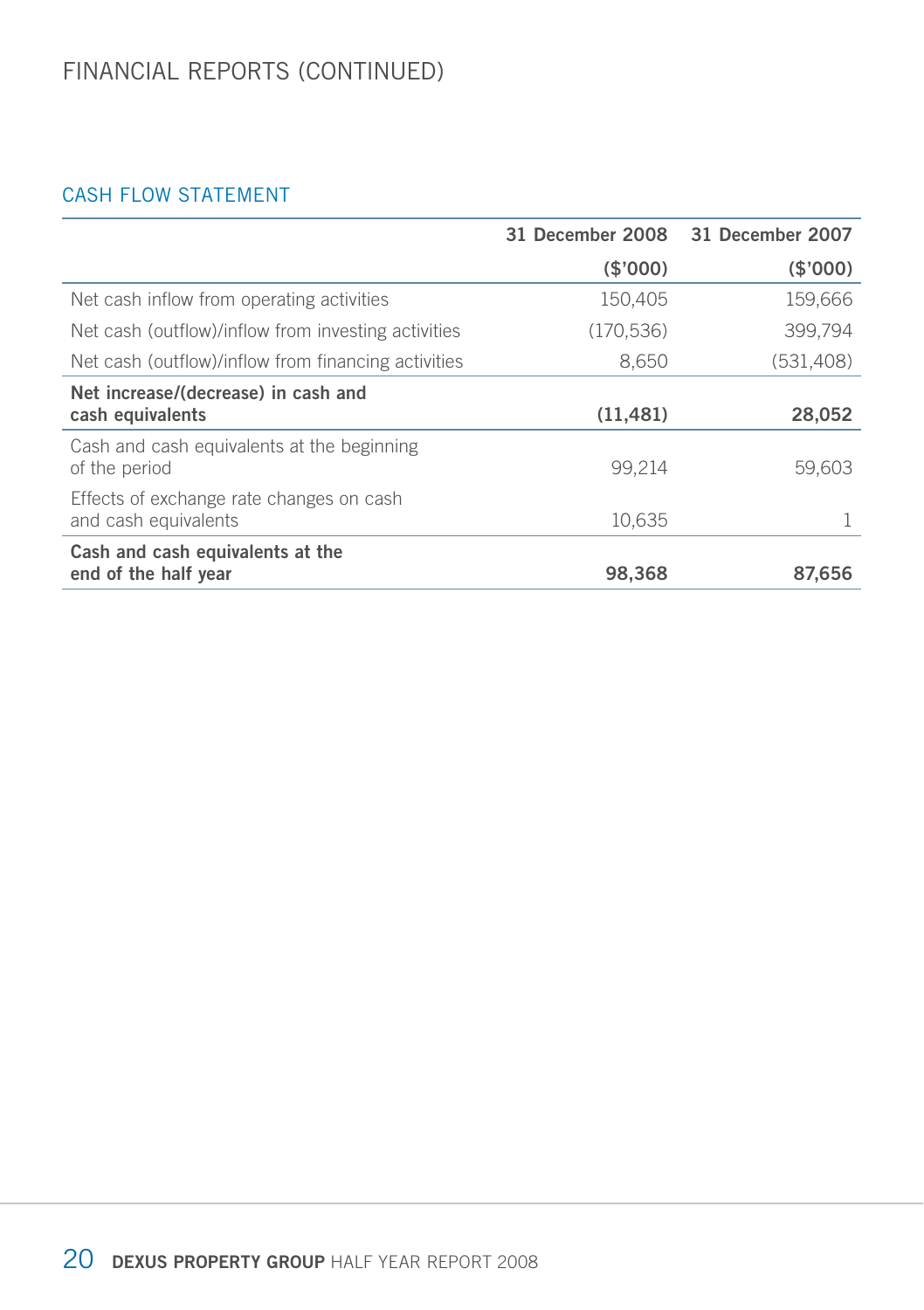# investor information

### Investor information

DEXUS Property Group is listed on the Australian Securities Exchange (ASX). The ASX code is DXS.

Security holders will need to use the services of a stockbroker or online broking facility to be able to trade DEXUS Property Group securities.

### Distribution payments

Distributions are paid for the six months to December and June each year. You can receive your distribution by direct credit into your nominated bank account or receive additional DEXUS securities via the distribution reinvestment plan (DRP).

If you wish to change your method of payment or your DRP participation, you should contact the DEXUS Infoline on 1800 819 675.

### Non-resident tax information

Estimates that make up the DEXUS Property Group's 2008/2009 distributions are published on our website in the Investor Centre at www.dexus.com. These estimates are updated for each distribution period prior to the distribution payment and are for non-resident security holders and custodians of non-resident security holders.

### Annual tax statement

Each financial year security holders will receive a tax statement. This statement summarises the distributions paid to you during the year and includes information required to complete your tax return.

### Apportionment percentages

Apportionment percentages for DEXUS Property Group stapled securities since stapling can be found on the tax information page in the Investor Centre on our website at www.dexus.com or by contacting the Infoline on 1800 819 675.

### **Website**

Information relating to the DEXUS Property Group can be found at www.dexus.com

The website contains information on our funds, property portfolio and corporate information. The site also provides access to your investment details, fund reports and ASX announcements.

### Complaints handling

Any security holder wishing to lodge a complaint should do so in writing and forward it to DEXUS Funds Management Limited at the address shown in the Directory on page 22. DEXUS Funds Management Limited is a member of Financial Ombudsman Service (FOS), an independent dispute resolution scheme who may be contacted at:

Financial Ombudsman Service GPO Box 3 Melbourne VIC 3001 Phone: 1300 780 808 Fax: +61 3 9613 6399 Email: info@fos.org.au Website: www.fos.org.au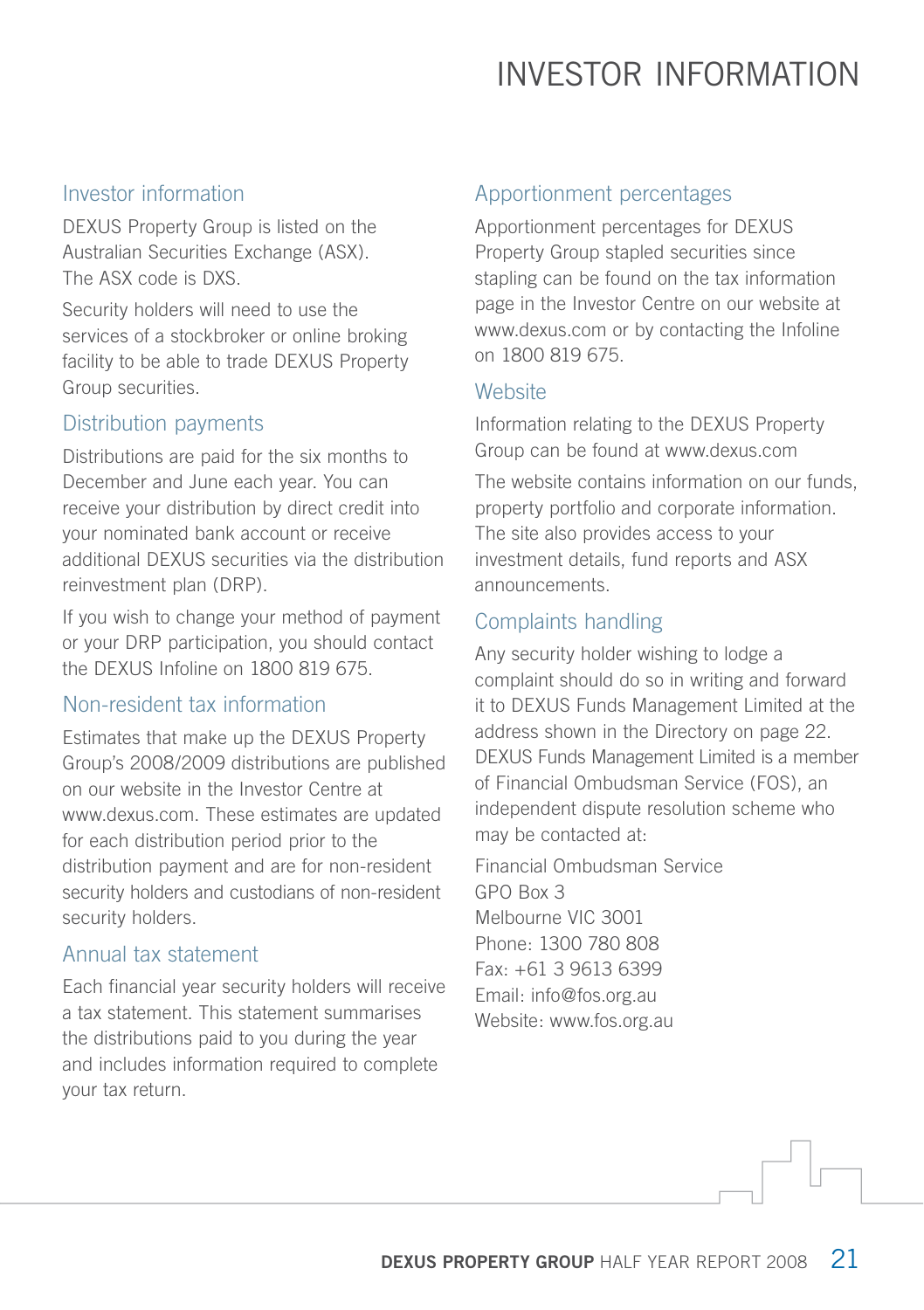# **DIRECTORY**

DEXUS Diversified Trust ARSN 089 324 541

DEXUS Industrial Trust ARSN 090 879 137

DEXUS Office Trust ARSN 090 768 531

DEXUS Operations Trust ARSN 110 521 223

#### Responsible Entity

DEXUS Funds Management Limited ABN 24 060 920 783

#### Registered office of the Responsible Entity

Level 9, 343 George Street Sydney NSW 2000

PO Box R1822 Royal Exchange Sydney NSW 1225

Phone: +61 2 9017 1100 Fax: +61 2 9017 1101

#### Directors of the Responsible Entity

Christopher T Beare, Chair Elizabeth A Alexander AM Barry R Brownjohn Stewart F Ewen OAM Victor P Hoog Antink Charles B Leitner III (Alternate Andrew J Fay) Brian E Scullin

#### Secretaries of the Responsible Entity

Tanya L Cox John C Easy

#### Auditors

PricewaterhouseCoopers Chartered Accountants 201 Sussex Street Sydney NSW 2000

#### Investor enquiries

Registry Infoline: 1800 819 675 or +61 2 8280 7126 Investor Relations: 02 9017 1330 Email: ir@dexus.com Website: www.dexus.com

#### Security registry

Link Market Services Limited Level 12, 680 George Street Sydney NSW 2000

Locked Bag A14 Sydney South NSW 1235

Registry Infoline: 1800 819 675 or +61 2 8280 7126 Fax: +61 2 9287 0303 Email: registrars@linkmarketservices.com.au Website: www.linkmarketservices.com.au.

For enquiries regarding your holding you can either contact the Security Registry, or access your holding details via the Investor Centre on our website www.dexus.com and follow the Investor log-in links to the security registry page.

Australian Securities Exchange ASX Code: DXS

Infoline: 1800 819 675, Monday to Friday between 8.30am and 5.30pm (Sydney time).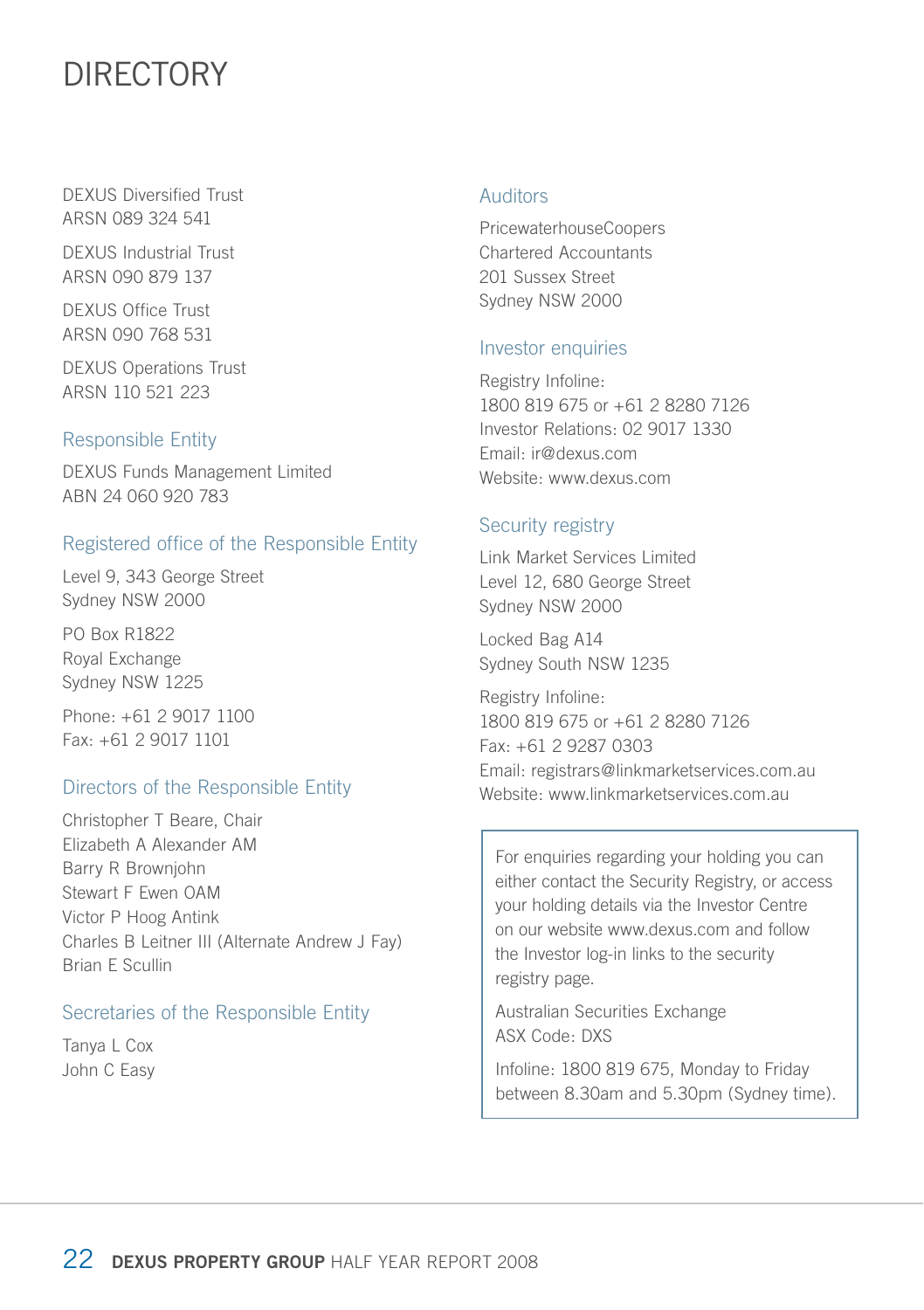

Consistent with DEXUS Property Group's commitment to sustainability, this report is printed with soy inks on Australian made paper, manufactured under the highest level of international environmental standards. The paper pulp is Elemental Chlorine Free (ECF) and is sourced from sustainable forests. The principal energy source (92%) of the mill is hydroelectric and wind farm and waste from the mill is recycled for compost. The mill is certified under ISO14001 environmental management systems.